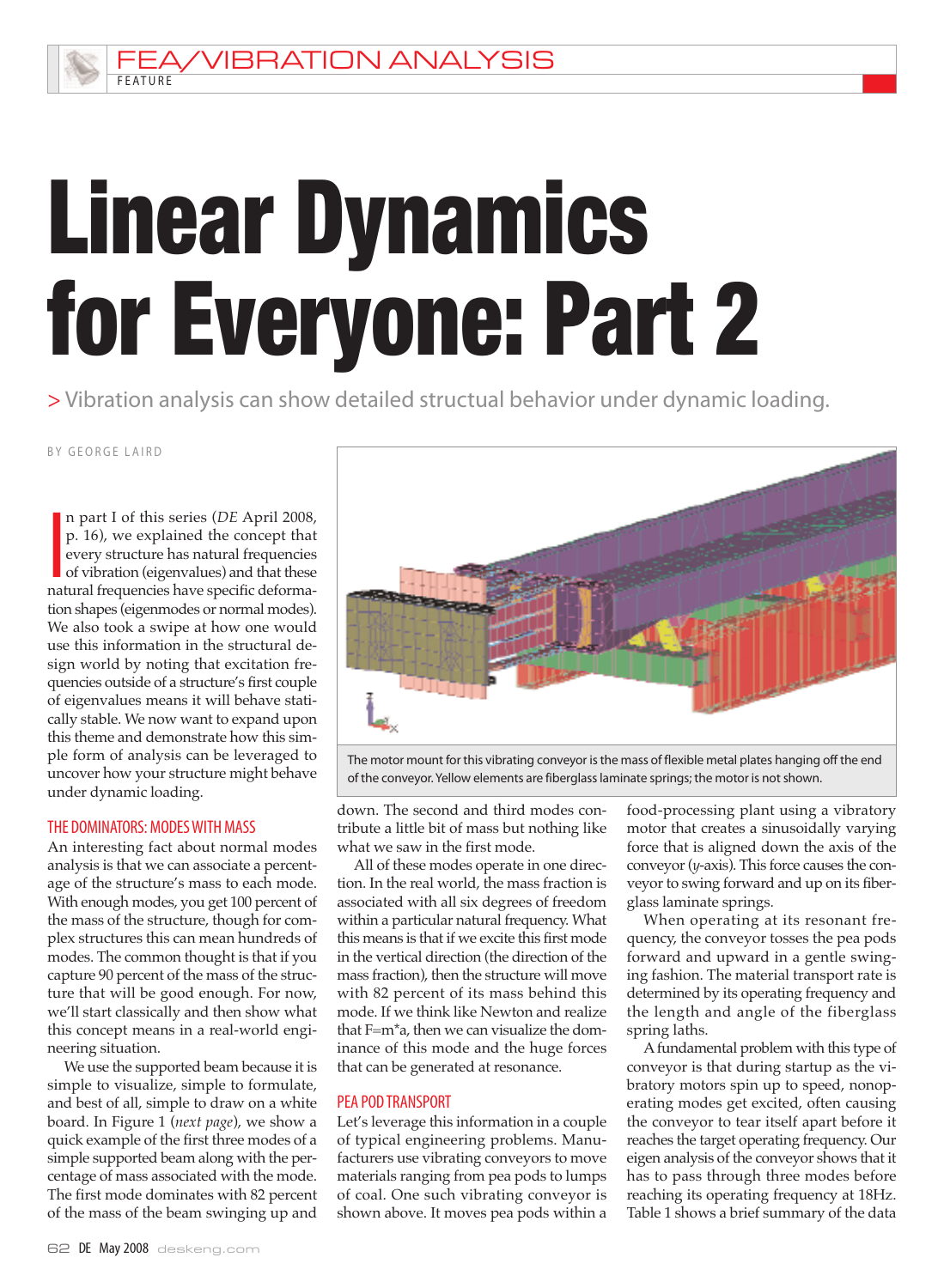## EA/VIBRATION ANALY

**FEATURE** 



**Figure 1:** This illustrates a vibration analysis of a simply supported beam. From left, the normal mode shows a specific deformation shape where 82 percent of the mass of the beam swings up and down; the second and third modes of the beam only occur at much higher frequencies. In the second, only 10 percent of the mass deforms this way, and in the third, only 3 percent. These modes have very little effect on the overall behavior.

harvested from this analysis.

Along with this hard data we have the shapes of these four modes shown in Figure 2. We now have a complete picture of the dynamic mechanical behavior of the conveyor system.

Although the vibratory motor has to drive through three modes to reach the target frequency of 18Hz, it has three things in its favor: the applied force is along the y-axis; the mass fractions of the first three modes are small (less than 6 percent); and the dominant directions of the first three modes are not aligned with the forcing function. Thus, with a basic eigen analysis, one can approve the design of a very complex engineering system.

#### MAKING YOUR RIDE AS SMOOTH AS SILK

Ever wonder what makes a quiet ride in a motor vehicle? It has to do with avoiding modes that might be driven to resonance; that is to say, keeping the structure dynamically static in its mechanical behavior.

In an analysis of a modern motor home, imagine the FEAmodel is highly idealized using beam elements for the small structural tubes, plate elements for the main longitudinal beams, and lots of mass elements to represent the engine, air conditioners, water and diesel tanks, and passengers.After a normal modes analysis, we have 45 modes ranging from 2.3Hz to 15Hz.

Trying to figure out which mode will cause trouble is essentially impossible without knowing something about the mass participation within each mode. To help us sort through this mess, we can graphically show the mass participation sums for the *x*, *y*, and *z* directions.

Ride smoothness in many cases is just the "hop" in the structure or the bounce in the *y*-direction. The biggest bounce of interest occurs at mode 21 where the mass

| Mode                                       | Eigenvalue | <b>Mass</b><br><b>Fraction</b> | Dominant<br>Direction of<br><b>Mass Fraction</b> |
|--------------------------------------------|------------|--------------------------------|--------------------------------------------------|
| 1                                          | $3.5$ Hz   | 5%                             | x-axis                                           |
| $\overline{2}$                             | 13Hz       | 5.8%                           | z-axis                                           |
| 3                                          | 16Hz       | 1%                             | y-axis rotation                                  |
| $\overline{4}$                             | 18Hz       | 60%                            | y-axis                                           |
| Table 1: Summary of Eigen Analysis Results |            |                                |                                                  |

participation jumps from around 23 percent to 43 percent (20 percent of the mass is moving upward at mode 21). If we investigate this mode a little deeper, we will find out that the entire coach frame is bucking upward at a frequency of around 10Hz. We now have a pretty good picture of what to avoid — anything around 10Hz.

Luckily, standard road-noise rarely exceeds anything higher than 5Hz. Given our current knowledge of the mode behavior and its mass participation fractions, we are in good shape for a smooth and stable ride.

#### DESIGNING THE STIFFER STRUCTURE

One of the realities of a normal modes analysis is that you don't get any information about the magnitude (deformation or stress) of the actual response. This is due to the fact that you are not applying a load to the structure. While this poses some limitations, we can also use something called the strain energy density to estimate where the structure is the most flexible or the "weakest."

The mode shape of the structure represents the permissible deformed shape, which directly correlates to the strain energy pattern. Elements with large values of strain are those that most directly affect the natural frequency of that mode. If you can lower the strain energy, you'll increase that frequency.

Figure 3 (*bottom page 66, left*) shows an electronics enclosure that is attached to a couple of brackets. The strain energy density for the first mode is contoured over the brackets. In this design, the brackets are bolted onto the C-channel used as the attachment point to the building. The design goal is to survive a rather severe earthquake (GR-63-Core Zone 4 specification).

To simulate the earthquake the structure is shaken in all three axes. The first mode at 7Hz has 45 percent of the mass swinging back and forth in the Z-direction as correlated by the high strain energy shown in *Continued on page 66*



**Figure 2:** Four vibrational modes of conveyor belt pictured from the left as it ramps up in frequency to final operating value. Mode 1 shape at 3.5Hz has a mass fraction of 5% along the x axis; Mode 2 shape at 13Hz has a mass fraction of 5.8% along the z axis; Mode 3 shape at 16Hz has a mass fraction of 1% in a y axis rotation; and the Mode 4 shape at 18Hz has a mass fraction of 60% along the y axis.